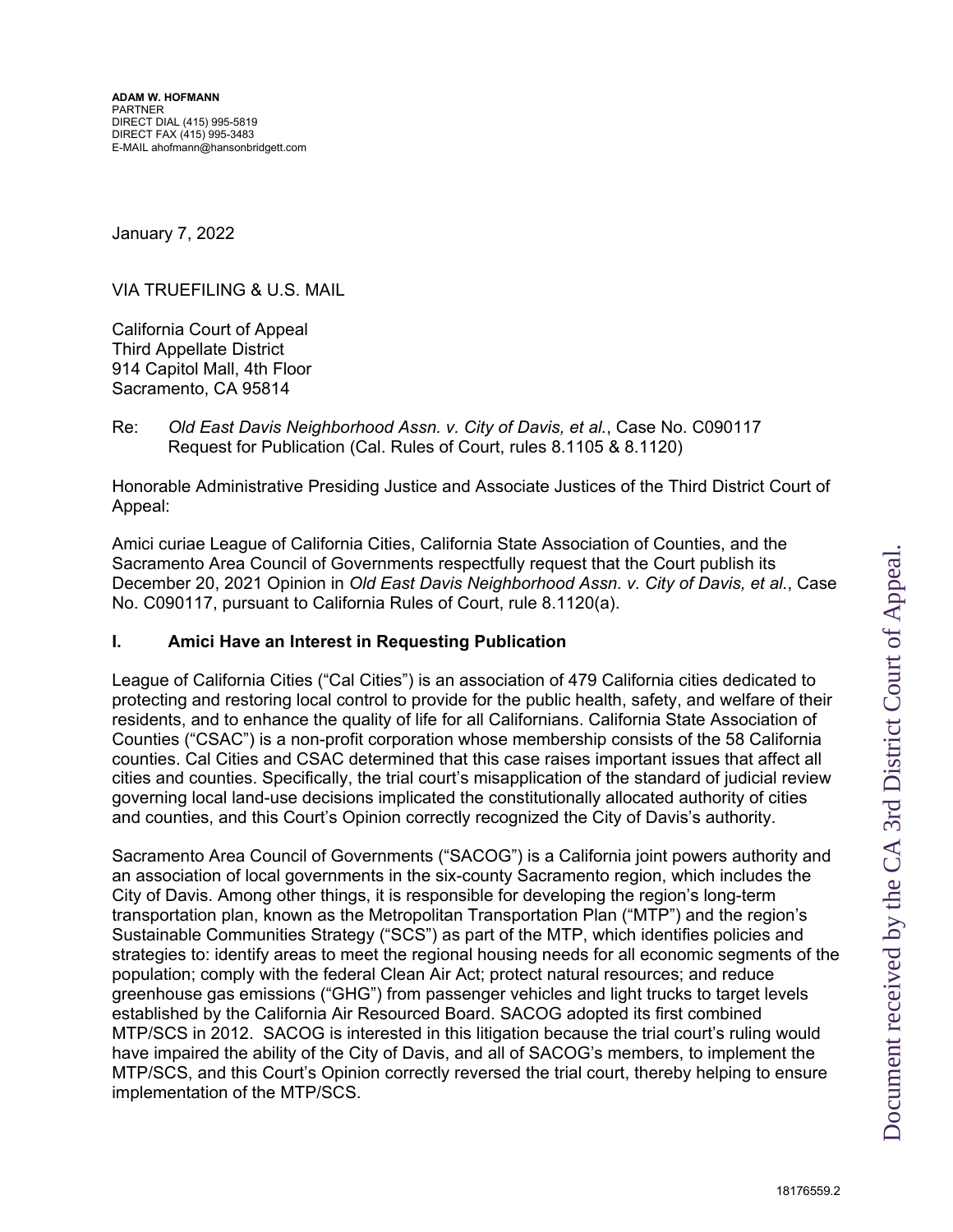Hon. Vance W. Raye January 7, 2022 Page 2

Cal Cities, CSAC, and SACOG also were granted leave to file an amicus curiae brief in this case on January 7, 2021.

# **II. The Opinion Satisfies the Standards for Publication**

Rule of Court 8.1105(c) provides that an opinion "should be certified for publication in the Official Reports" if it meets any one of nine enumerated standards. The Opinion satisfies several standards. Publication is thus warranted.

*First*, the Opinion involves a legal issue of continuing public interest. (Cal. Rules of Court, rule 8.1105(c)(6).) As the Court knows, this case arose from a challenge to a decision by the City of Davis to authorize a mixed-use development between the City's Downtown Core and Old East Davis neighborhoods. (Opinion 2-3.) A group of residents contended that—contrary to the recommendations of City staff and the conclusions of the City Council—the development was inconsistent with the City's general and specific plans. (Opinion 3-8.) The trial court ultimately agreed and barred the development. (Opinion 9.)

Municipal determinations of consistency between proposed developments and relevant general and specific plans are a matter of considerable public importance. Those plans are the basic land use charters that govern the direction of future land use in the locality. (See *St. Vincent's School for Boys, Catholic Charities CYO v. City of San Rafael* (2008) 161 Cal.App.4th 989, 1007.) And local planning agencies are given significant deference to evaluate projects for consistency with general and specific plans, ensuring the interests of various local stakeholders are balanced by the government entities most immediately responsible for, and responsive to, local citizens. (See, e.g., *Anderson First Coalition v. City of Anderson* (2007) 130 Cal.App.4th 1173, 1192; *San Franciscans Upholding the Downtown Plan v. City & County of San Francisco*  (2002) 102 Cal.App.4th 656, 677-78; *Save Our Peninsula Comm. v. Monterey County Bd. of Supervisors* (2001) 87 Cal.App.4th 99, 142.)

In this case, the trial court acknowledged the deference owed to the City of Davis. (2 JA 000330.) But it then conducted an independent evaluation of the consistency between the proposed project and relevant plans. (2 JA 000337 - 000343.) Rather than evaluate the articulated basis for the City Council's decision and the record evidence that supported it, as it should have done (see *Napa Citizens for Honest Government v. Napa County Bd. of Supervisors* (2001) 91 Cal.App.4th 342, 357), the court focused on the record as a whole and ruled on the basis of its own view of what that record showed. (2 JA 344-345.) By correcting the trial court's error in this regard, this Court's Opinion rightly realigns land-use authority, respecting separation of powers and ensuring that local interests are being balanced by the entities with the factual and technical expertise and the proper democratic mandate.

Moreover, local general plans are a matter of significant public interest because they provide a foundation for SACOG's MTP/SCS, the region's plan to house all economic segments of the population over a twenty year period, the region's strategy for meeting state and federal requirements for resource preservation, clean air, reductions of GHG emissions, and the region's blueprint for transportation funding and development incentives in order to meet the region's policy objectives. (See Gov. Code, § 65080, subd. (b)(2)(B).) The deference that is owed to SACOG's members' decisions, and specifically those approving critical "smart growth" development is necessary to achieve the housing, land use, environmental, transportation, and sustainability policies in the MTP/SCS, including the State of California's climate strategy of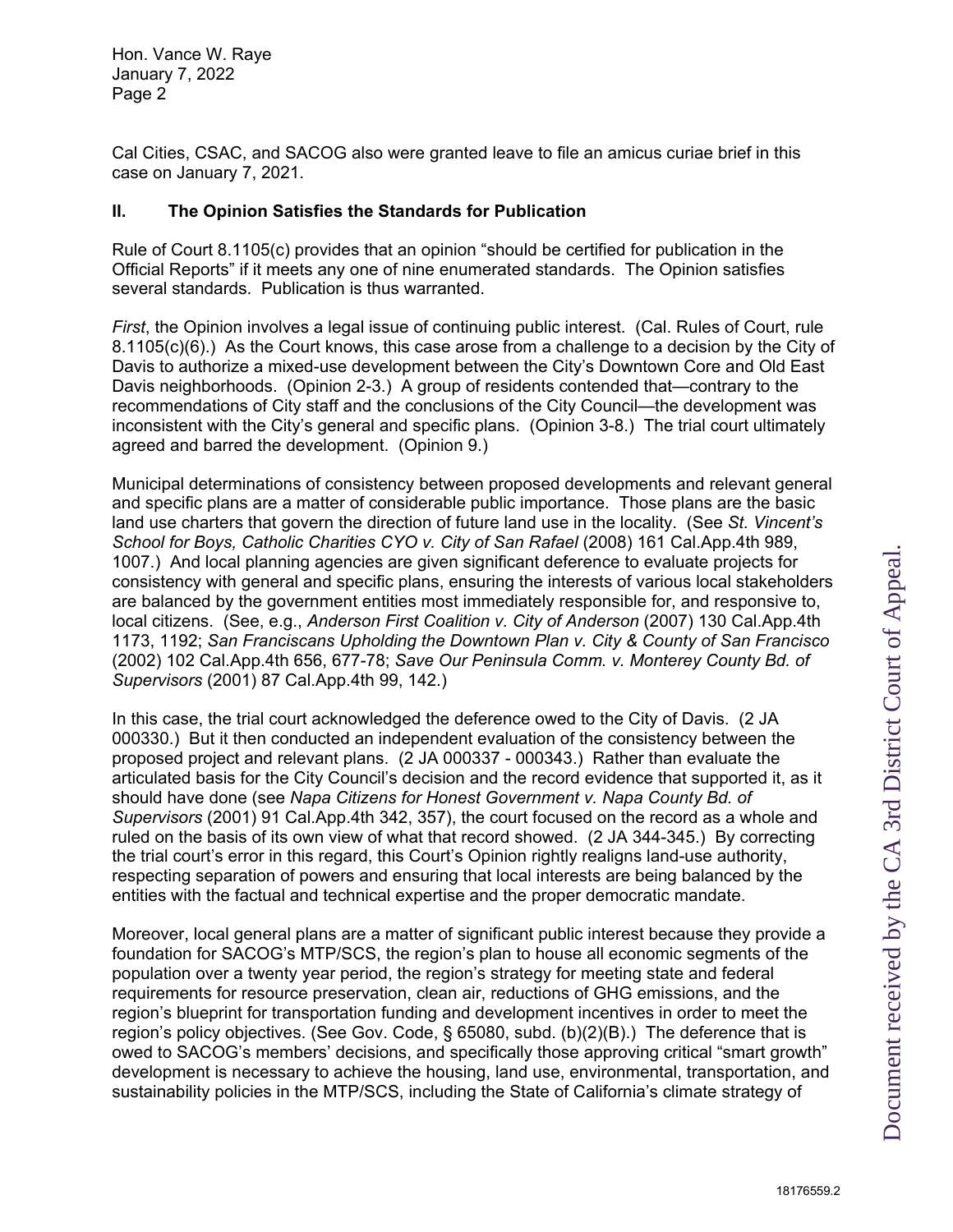Document received by the CA 3rd District Court of Appeal. Document received by the CA 3rd District Court of Appeal.

Hon. Vance W. Raye January 7, 2022 Page 3

reducing GHG emissions through regional land planning implemented by local decision makers. (See, e.g., Gov. Code, § 65080, subds. (b)(2)(B), (E), (G), & (J); §§ 65580-65589.11; 14 CCR 15125, subd. (d).) By respecting the City of Davis's authority and expertise in implementing the MTP/SCS, the Opinion helps advance the State's policy goals regarding development of sustainable communities. And by publishing the Opinion, the Court can guard the ability of other local agencies to implement SACOG's MTP/SCS.

*Second*, the Opinion explains an existing rule of law and applies that rule to a new set of facts. (Cal. Rules of Court, rule 8.1105(c)(2), (3).) As discussed above, the deference owed to local planning agencies is reflected in existing case law. However, as also noted, the trial court's nominal implementation of those standards led to what can only be viewed as an independent review of the underlying evidence. (2 JA 000330, 000337 - 000343.) The Opinion thus helps illuminate the deference owed to local agencies, especially in cases like this where reasonable minds may differ on the conclusions to be drawn from the available information.

*Third*, the Opinion addresses what might otherwise have been viewed as a conflict in existing case law. (Cal. Rules of Court, rule 8.1105(c)(4).) As respondents argued, some general plan policies are sufficiently specific and mandatory that courts may determine that a proposed project is clearly inconsistent. (See Opinion 15, discussing *Families Unafraid to Uphold Rural El Dorado County v. El Dorado County Bd. of Supervisors* (1998) 62 Cal.App.4th 1332, 1338 (*FUTURE*).) But as the Opinion explains, *FUTURE* does not—as respondents and the trial court seem to have believed—permit courts to supplant the reasoned conclusions of local agencies in the implementation of planning policies that require the exercise of local judgment. (Opinion 15-16.) The Opinion thus addresses what might otherwise be perceived as a conflict between case law recognizing local agencies' discretion to implement land-use plans and a case like *FUTURE* that constrains that discretion in narrow circumstances.

For these reasons, amici request that the Court publish the Opinion.

Respectfully submitted,

/s/ Adam W. Hofmann Counsel for Cal Cities & CSAC

/s/ Kirk Trost Counsel for SACOG

cc: All Parties (by TrueFiling)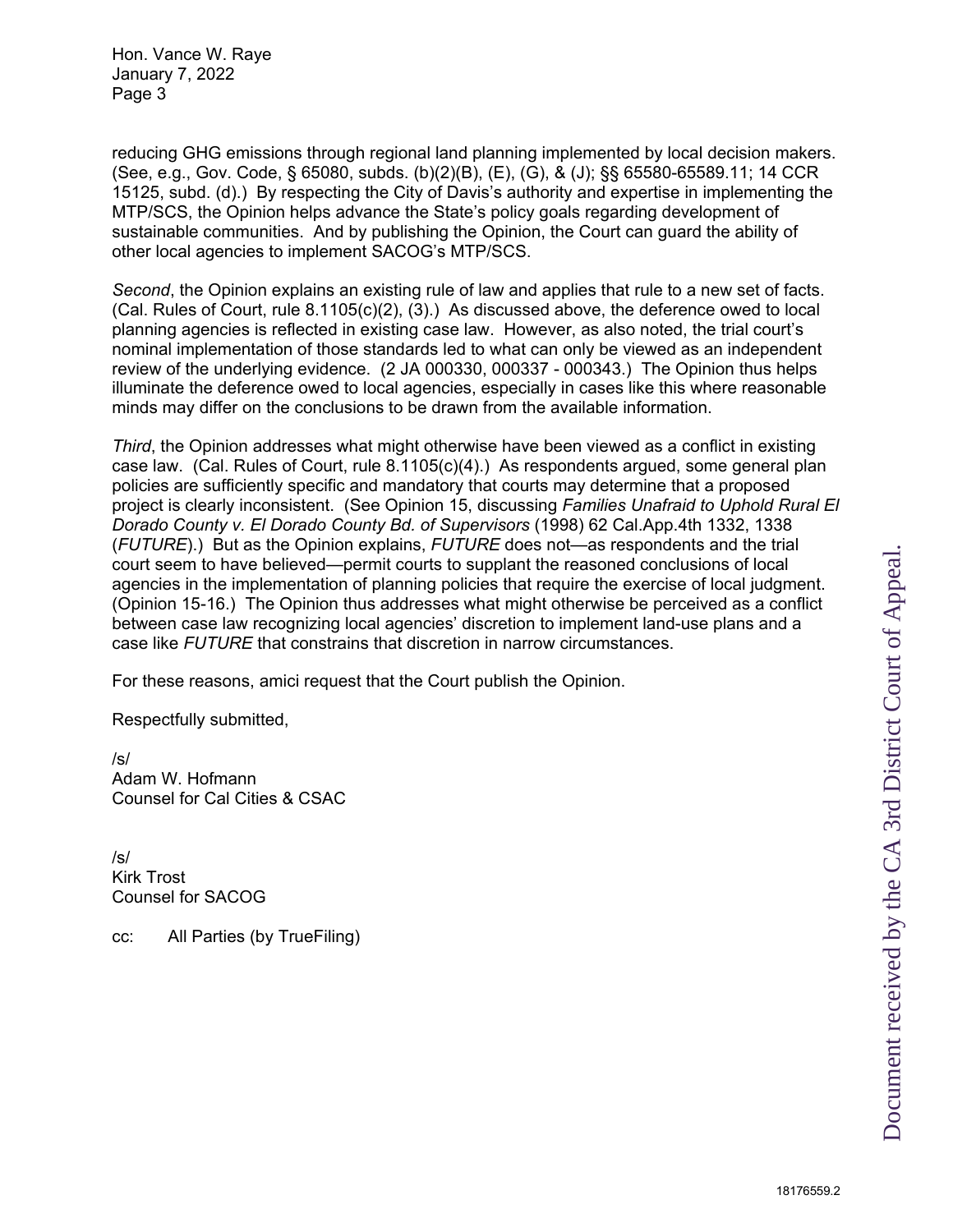# PROOF OF SERVICE

O/d East *Davis Neighborhood Association v. City of Davis et al.* Court of Appeal, Third District Case No.C090117 Yolo County Superior Court Case No. PT17-2111

#### STATE OF CALIFORNIA, COUNTY OF SAN FRANCISCO

At the time of service, <sup>I</sup> was over 18 years of age and not a party to this action. <sup>I</sup> am employed in the County of San Francisco, State of California. My business address is 425 Market Street, 26th Floor, San Francisco, CA 94105.

On January 7, 2022, I served true copies of the following document(s) described as **Request for Publication** on the interested parties in this action as follows:

#### **SERVICE LIST**

The Hon. Samuel T. McAdam c/o Clerk of the Court Yolo County Superior Court 1000 Main Street, Woodland, CA 95695

**BY MAIL:** <sup>I</sup> enclosed the document(s) in a sealed envelope or package addressed to the persons at the addresses listed in the Service List and placed the envelope for collection and mailing, following our ordinary business practices. <sup>I</sup> am readily familiar with Hanson Bridgett LLP's practice for collecting and processing correspondence for mailing. On the same day that correspondence is placed for collection and mailing, it is deposited in the ordinary course of business with the United States Postal Service, in a sealed envelope with postage fully prepaid.

<sup>I</sup> declare under penalty of perjury under the laws of the State of California that the foregoing is true and correct.

Executed on January 7, 2022, at San Francisco, California.

*/L*

Nicolas S. Martinez